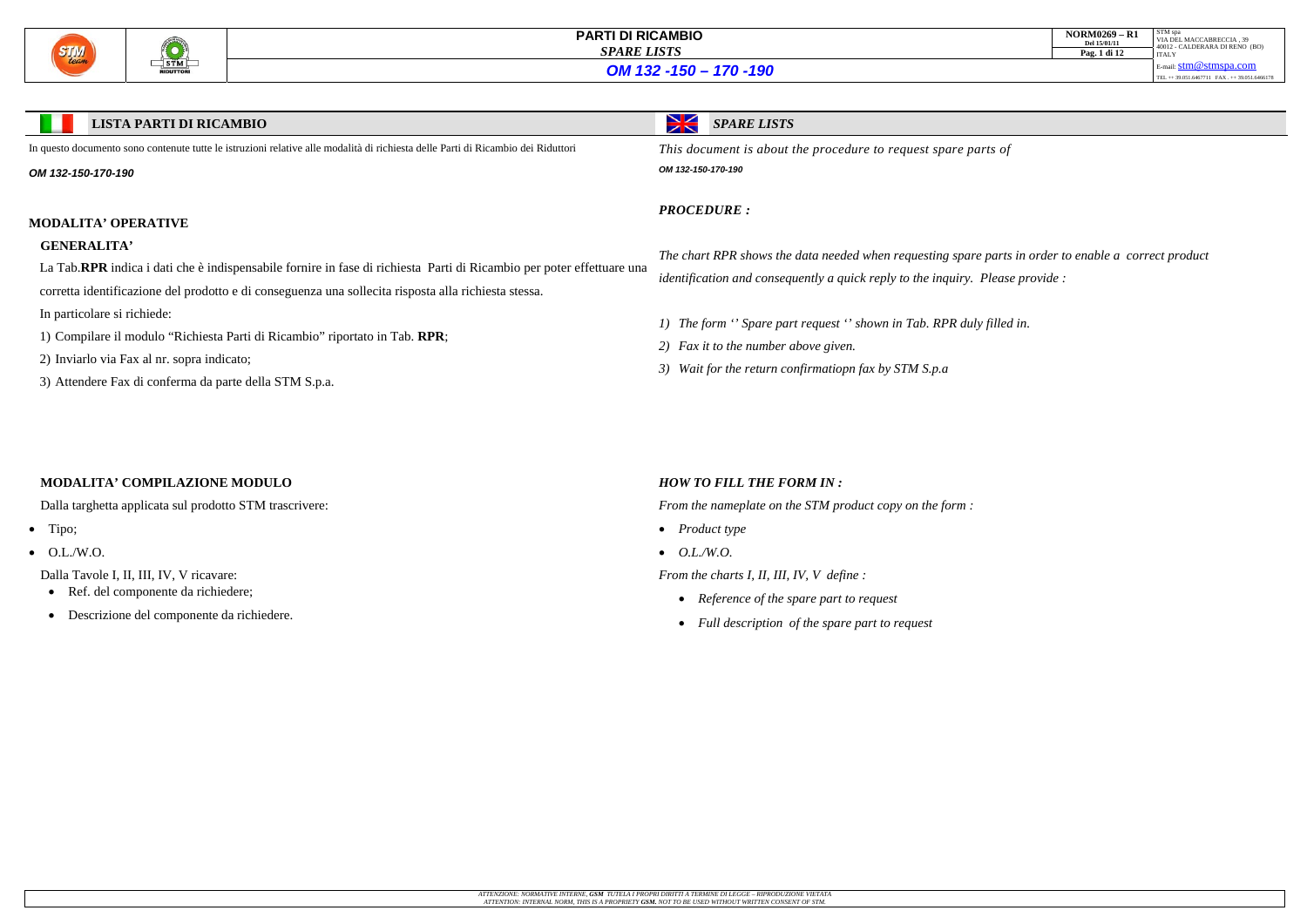

| $NORM0269 - R1$<br>Del 15/01/11 | STM spa<br>VIA DEL MACCABRECCIA, 39<br>40012 - CALDERARA DI RENO (BO) |
|---------------------------------|-----------------------------------------------------------------------|
| Pag. 2 di 12                    | <b>ITALY</b>                                                          |
|                                 | E-mail: $stm@stmspa.com$                                              |
|                                 | TEL ++ 39.051.6467711 FAX ++ 39.051.6466178                           |
|                                 |                                                                       |

*OM 132 -150 – 170 -190*

**SCHEMA BASE**



ATTENZIONE: NORMATIVE INTERNE, **GSM** TUTELA I PROPRI DIRITTI A TERMINE DI LEGGE – RIPRODUZIONE VIETATA<br>ATTENTION: INTERNAL NORM, THIS IS A PROPRIETY **GSM.** NOT TO BE USED WITHOUT WRITTEN CONSENT OF STM.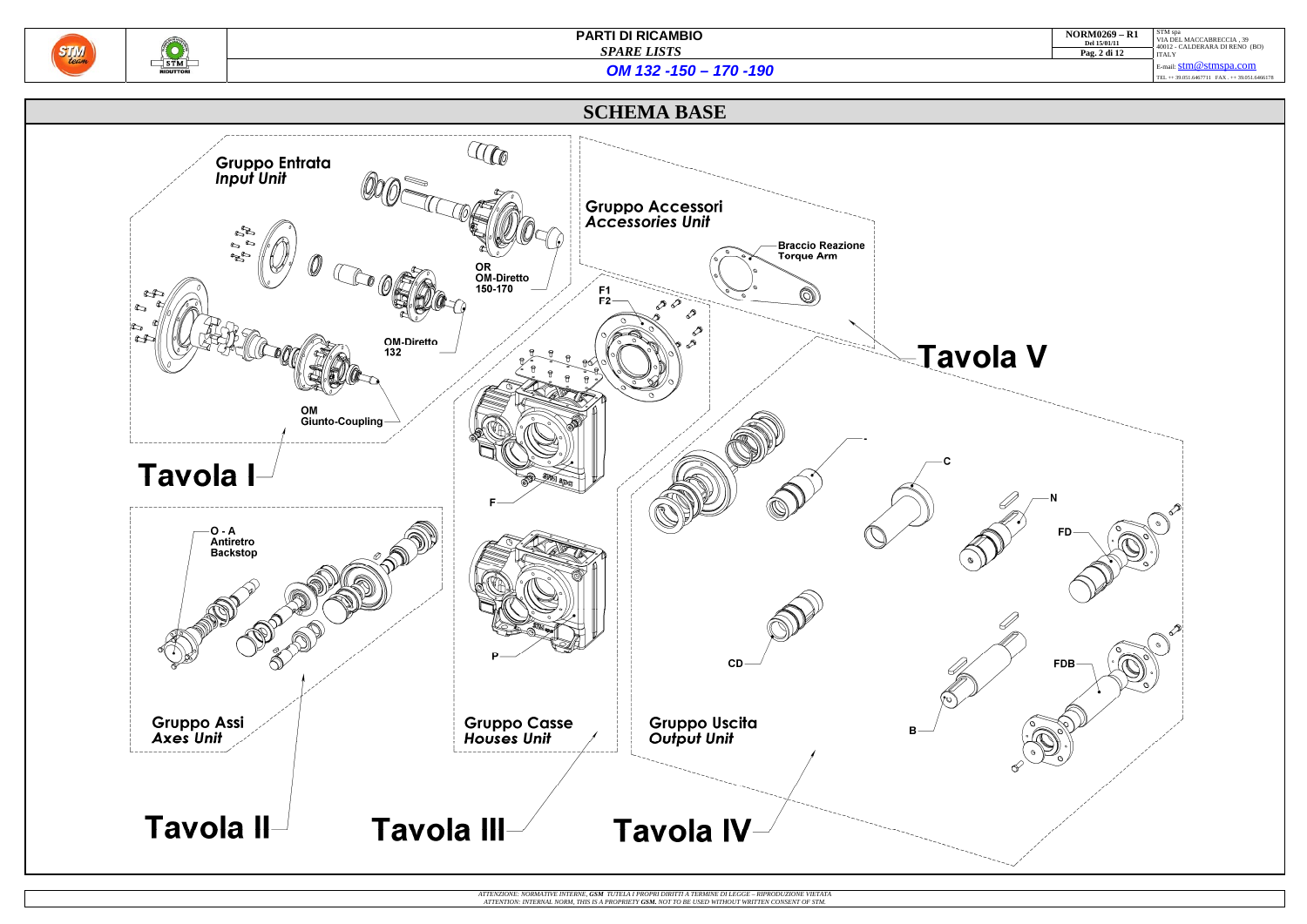

| <b>NORM0269 - R1</b><br>Del 15/01/11 | STM spa<br>VIA DEL MACCABRECCIA, 39<br>40012 - CALDERARA DI RENO (BO) |
|--------------------------------------|-----------------------------------------------------------------------|
| Pag. 3 di 12                         | <b>ITALY</b>                                                          |
|                                      | E-mail: $stm@stmspa.com$                                              |
|                                      | TEL ++ 39.051.6467711 FAX ++ 39.051.6466178                           |

*OM 132 -150 – 170 -190*

## **TAVOLA I**

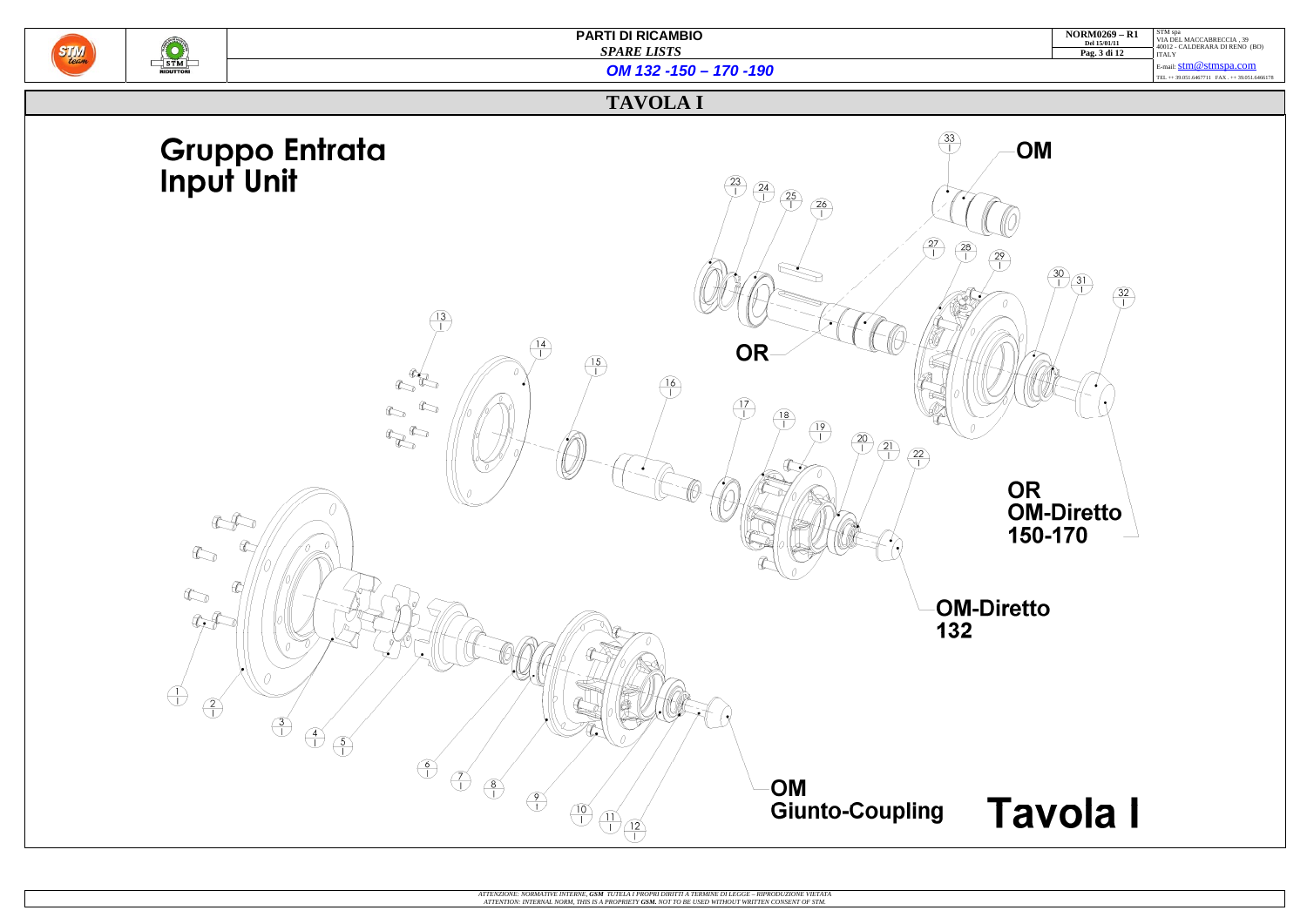

OM 132 -150 - 170 -190

|                | <b>TAVOLA I</b>                              |                            |                            |                             |                                        |                        |                    |                                                          |             |
|----------------|----------------------------------------------|----------------------------|----------------------------|-----------------------------|----------------------------------------|------------------------|--------------------|----------------------------------------------------------|-------------|
| <b>ITEM</b>    | <b>TAVOLA</b>                                | <b>DESCRIZIONE</b><br>(1)  | <b>DESCRIPTION</b><br>(GB) | <b>DESIGNATION</b><br>(F)   | <b>BEZEICHNUNG</b><br>(D)              | <b>TIPO COMPONENTE</b> | <b>MATERIALE</b>   | <b>QUANTI</b><br><b>COSTO</b><br>RICAMBIO € unit.<br>TA' | <b>NOTE</b> |
|                | <b>OM - GIUNTO-COUPLING</b>                  |                            |                            |                             |                                        |                        |                    |                                                          |             |
|                |                                              | VITE DI FISSAGGIO          | <b>SCREW</b>               | <b>VIS</b>                  | <b>BEFESTIGUNGSSCHRAUBE</b>            |                        | COMMERCIALE        |                                                          |             |
| $\overline{2}$ |                                              | FLANGIA ATTACCO MOTORE     | <b>INPUT FLANGE</b>        | <b>BRIDE MOTEUR</b>         | EINGANGSFLANSCH                        |                        | A DISEGNO          |                                                          |             |
| 3              |                                              | <b>SEMIGIUNTO</b>          | SEMI-COUPLING              | MI-JOINT                    | KUPPLUNGSTRÄGER                        |                        | A DISEGNO          |                                                          |             |
|                |                                              | <b>GOMMINO</b>             | <b>RUBBER</b>              | <b>GOMME</b>                | <b>GUMMI</b>                           |                        | <b>COMMERCIALE</b> |                                                          |             |
| 5              |                                              | MANICOTTO-SEMIGIUNTO       | SLEEVE - SEMICOUPLING      | <b>MI-JOINT</b>             | KUPPLUNGSTRÄGER                        |                        | A DISEGNO          |                                                          |             |
|                |                                              | <b>ANELLO DI TENUTA</b>    | OILSEAL                    | <b>JOINT D'ETANCHEITE</b>   | ÖLDICHTRING                            |                        | <b>COMMERCIALE</b> |                                                          |             |
| 7              |                                              | <b>CUSCINETTO</b>          | <b>BEARING</b>             | <b>ROULEMENT</b>            | WÄLZLAGER                              |                        | <b>COMMERCIALE</b> |                                                          |             |
|                |                                              | <b>SUPPORTO FLAM</b>       | ICE FLANGE INPUT SUPPORT   | <b>SUPPORT BRIDE MOTEUR</b> | AUFNAHME ANTRIEB IEC<br><b>FLANSCH</b> |                        | A DISEGNO          |                                                          |             |
| -9             |                                              | <b>VITE DI FISSAGGIO</b>   | <b>SCREW</b>               | VIS                         | <b>BEFESTIGUNGSSCHRAUBE</b>            |                        | COMMERCIALE        |                                                          |             |
| 10             |                                              | <b>CUSCINETTO</b>          | <b>BEARING</b>             | <b>ROULEMENT</b>            | WÄLZLAGER                              |                        | COMMERCIALE        |                                                          |             |
| 11             |                                              | Seeger                     | Snap ring                  | Circlip                     | Seegerring                             |                        | COMMERCIALE        |                                                          |             |
| 12             |                                              | PIGNONE CONICO             | <b>BEVEL PINION</b>        | PIGNON CONIQUE              | <b>RITZEL KONISCHE</b>                 |                        | A DISEGNO          |                                                          |             |
|                | OM – DIRETTO "132"                           |                            |                            |                             |                                        |                        |                    |                                                          |             |
| 13             |                                              | <b>VITE DI FISSAGGIO</b>   | <b>SCREW</b>               | <b>VIS</b>                  | <b>BEFESTIGUNGSSCHRUBE</b>             |                        | <b>COMMERCIALE</b> |                                                          |             |
| 14             |                                              | FLANGIA ATTACCO MOTORE     | <b>INPUT FLANGE</b>        | <b>BRIDE MOTEUR</b>         | EINGANGSFLANSCH                        |                        | A DISEGNO          |                                                          |             |
| 15             |                                              | ANELLO DI TENUTA           | OILSEAL                    | <b>JOINT D'ETANCHEITE</b>   | ÖLDICHTRING                            |                        | <b>COMMERCIALE</b> |                                                          |             |
| 16             |                                              | <b>MANICOTTO</b>           | INPUT SHAFT IEC            | <b>MANCHON</b>              | ANTRIEBSWELLE IEC                      |                        | A DISEGNO          |                                                          |             |
| 17             |                                              | <b>CUSCINETTO</b>          | <b>BEARING</b>             | <b>ROULEMENT</b>            | WÄLZLAGER                              |                        | COMMERCIALE        |                                                          |             |
| 18             |                                              | <b>SUPPORTO FLAM</b>       | ICE FLANGE INPUT SUPPORT   | SUPPORT BRIDE MOTEUR        | AUFNAHME ANTRIEB IEC<br><b>FLANSCH</b> |                        | A DISEGNO          |                                                          |             |
| 19             |                                              | <b>VITE DI FISSAGGIO</b>   | <b>SCREW</b>               | VIS                         | BEFESTIGUNGSSCHRAUBE                   |                        | <b>COMMERCIALE</b> |                                                          |             |
| 20             |                                              | <b>CUSCINETTO</b>          | <b>BEARING</b>             | <b>ROULEMENT</b>            | WÄLZLAGER                              |                        | <b>COMMERCIALE</b> |                                                          |             |
| 21             |                                              | Seeger                     | Snap ring                  | Circlip                     | Seegerring                             |                        | <b>COMMERCIALE</b> |                                                          |             |
| 22             |                                              | PIGNONE CONICO             | <b>BEVEL PINION</b>        | PIGNON CONIQUE              | <b>RITZEL KONISCHE</b>                 |                        | A DISEGNO          |                                                          |             |
|                | <b>OR</b><br><b>OM – DIRETTO "150 – 170"</b> |                            |                            |                             |                                        |                        |                    |                                                          |             |
| 23             |                                              | ANELLO DI TENUTA           | OILSEAL                    | JOINT D'ETANCHEITE          | ÖLDICHTRING                            |                        | COMMERCIALE        |                                                          |             |
| 24             |                                              | Seeger                     | Snap ring                  | Circlip                     | Seegerring                             |                        | COMMERCIALE        |                                                          |             |
| 25             |                                              | <b>CUSCINETTO</b>          | <b>BEARING</b>             | <b>ROULEMENT</b>            | WÄLZLAGER                              |                        | <b>COMMERCIALE</b> |                                                          |             |
| 26             |                                              | <b>LINGUETTA</b>           | KEY                        | <b>CLAVETTE</b>             | PASSFEDER                              |                        | COMMERCIALE        |                                                          |             |
| 27             |                                              | ALBERO VELOCE              | <b>INPUT SHAFT ECE</b>     | ARBRE ENTREE                | ANTRIEBSWELLE ECE                      |                        | A DISEGNO          |                                                          |             |
| 28             |                                              | SUPPORTO ALBERO<br>ENTRATA | ECE SHAFT INPUT SUPPORT    | SUPPORT ARBRE ENTREE        | AUFNAHME ANTRIEB ECE<br>WELLE          |                        | A DISEGNO          |                                                          |             |
| 29             |                                              | VITE DI FISSAGGIO          | SCREW                      | VIS                         | BEFESTIGUNGSSCHRAUBE                   |                        | <b>COMMERCIALE</b> |                                                          |             |
| 30             |                                              | <b>CUSCINETTO</b>          | <b>BEARING</b>             | <b>ROULEMENT</b>            | WÄLZLAGER                              |                        | <b>COMMERCIALE</b> |                                                          |             |
| 31             |                                              | Seeger                     | Snap ring                  | Circlip                     | Seegerring                             |                        | COMMERCIALE        |                                                          |             |
| 32             |                                              | PIGNONE CONICO             | <b>BEVEL PINION</b>        | PIGNON CONIQUE              | RITZEL KONISCHE                        |                        | A DISEGNO          |                                                          |             |
| 33             |                                              | <b>MANICOTTO</b>           | INPUT SHAFT IEC            | <b>MANCHON</b>              | ANTRIEBSWELLE IEC                      |                        | A DISEGNO          |                                                          |             |

| <b>NORM0269 - R1</b> | STM spa                                                    |
|----------------------|------------------------------------------------------------|
| Del 15/01/11         | VIA DEL MACCABRECCIA. 39<br>40012 - CALDERARA DI RENO (BO) |
| Pag. 4 di 12         | <b>ITALY</b>                                               |
|                      | E-mail: $stm@stmspa.com$                                   |
|                      | TEL ++ 39.051.6467711 FAX . ++ 39.051.6466178              |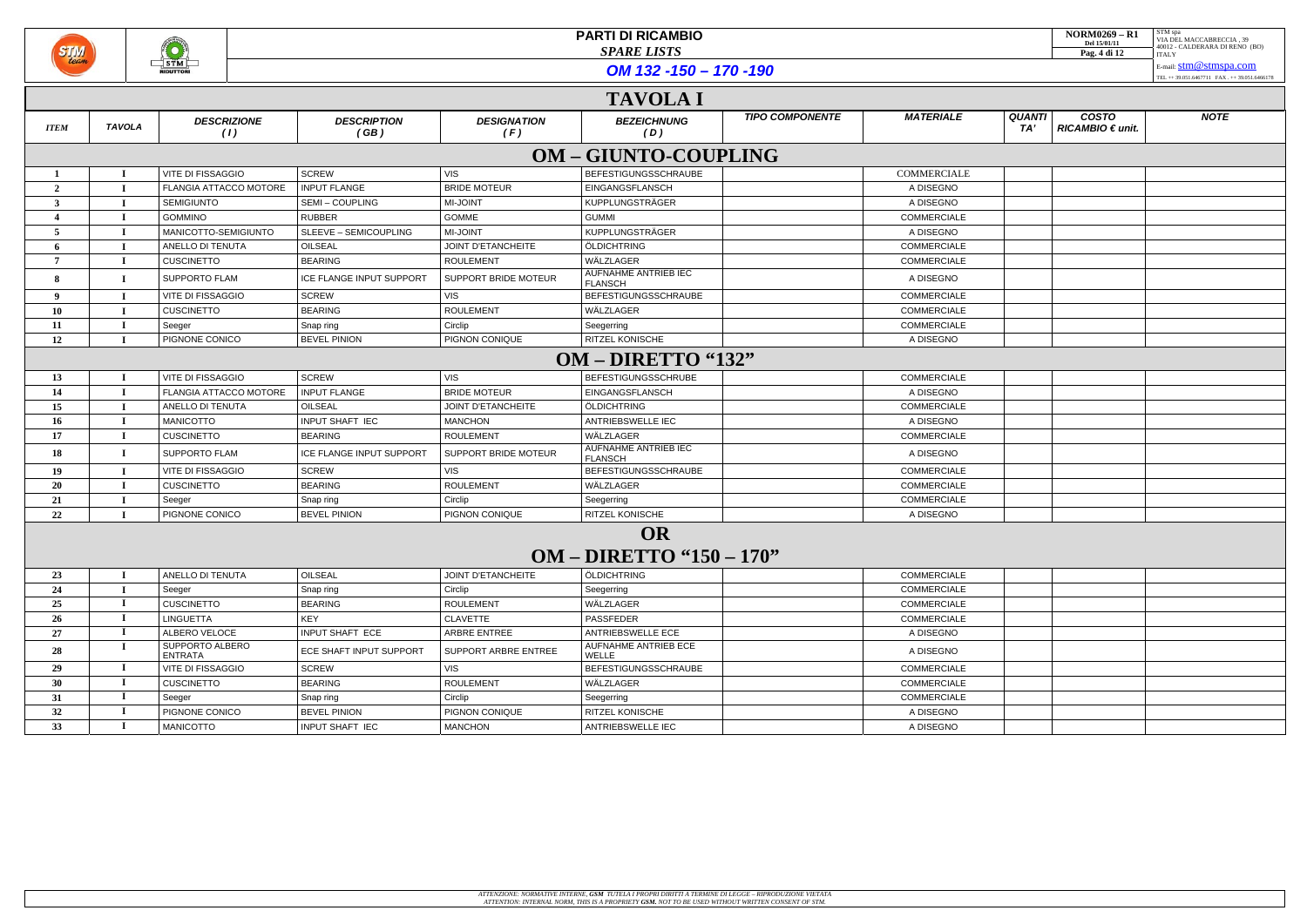| <b>NORM0269 - R1</b><br>Del 15/01/11 | STM spa<br>VIA DEL MACCABRECCIA, 39<br>40012 - CALDERARA DI RENO (BO) |
|--------------------------------------|-----------------------------------------------------------------------|
| Pag. 5 di 12                         | <b>ITALY</b>                                                          |
|                                      | E-mail: $stm@stmspa.com$                                              |
|                                      | TEL + + 39.051.6467711 FAX + + 39.051.6466178                         |

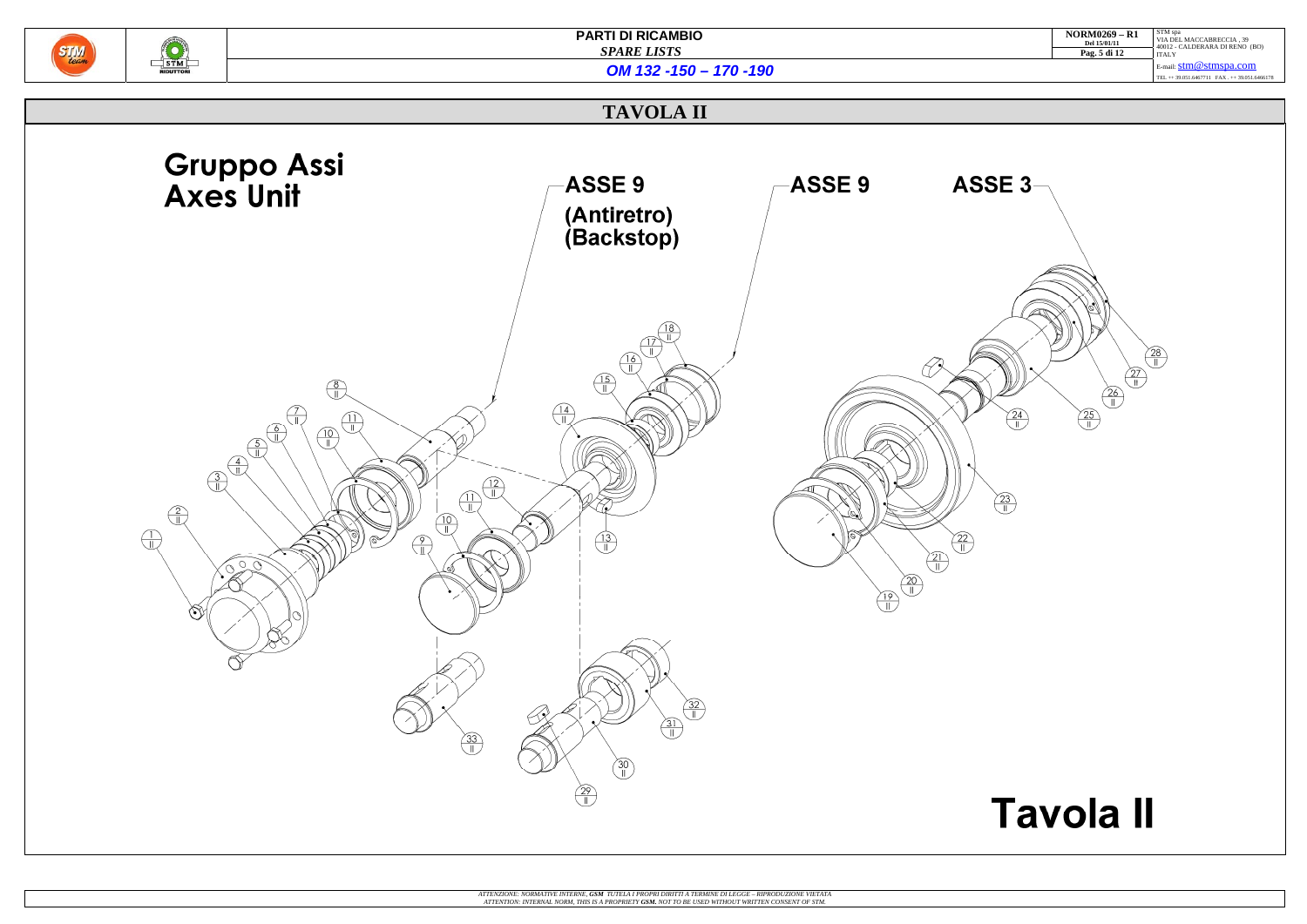

| <b>NORM0269 - R1</b><br>Del 15/01/11<br>Pag. 6 di 12 | STM spa<br>VIA DEL MACCABRECCIA. 39<br>40012 - CALDERARA DI RENO (BO)<br><b>ITALY</b> |
|------------------------------------------------------|---------------------------------------------------------------------------------------|
|                                                      | E-mail: $stm@stmspa.com$                                                              |

TEL ++ 39.051.6467711 FAX . ++ 39.051.6466178

*OM 132 -150 – 170 -190*

| <b>TAVOLA II</b> |               |                             |                            |                              |                                       |                        |                    |                                              |                                         |             |
|------------------|---------------|-----------------------------|----------------------------|------------------------------|---------------------------------------|------------------------|--------------------|----------------------------------------------|-----------------------------------------|-------------|
| <b>ITEM</b>      | <b>TAVOLA</b> | <b>DESCRIZIONE</b><br>(I)   | <b>DESCRIPTION</b><br>(GB) | <b>DESIGNATION</b><br>(F)    | <b>BEZEICHNUNG</b><br>(D)             | <b>TIPO COMPONENTE</b> | <b>MATERIALE</b>   | <b>QUANT</b><br>$\boldsymbol{\mathit{ITA'}}$ | <b>COSTO</b><br>$RICAMBIO \in$<br>unit. | <b>NOTE</b> |
|                  |               |                             |                            |                              | $A-O$                                 |                        |                    |                                              |                                         |             |
|                  |               |                             |                            |                              | <b>ANTIRETRO - BACKSTOP</b>           |                        |                    |                                              |                                         |             |
|                  |               | VITE DI FISSAGGIO           | <b>SCREW</b>               | <b>VIS</b>                   |                                       |                        | <b>COMMERCIALE</b> |                                              |                                         |             |
|                  | $\mathbf{I}$  | <b>COPERCHIO</b>            | COVER                      | <b>COUVERCLE</b>             | BEFESTIGUNGSSCHRAUBE<br><b>DECKEL</b> |                        | A DISEGNO          |                                              |                                         |             |
| $\overline{2}$   | $\mathbf{I}$  | RALLA ANTIRETRO             |                            |                              |                                       |                        | A DISEGNO          |                                              |                                         |             |
| $\mathbf{3}$     | $\mathbf{I}$  |                             |                            |                              | WÄLZLAGER MIT                         |                        |                    |                                              |                                         |             |
| $\overline{4}$   | $\mathbf{I}$  | <b>CUSCINETTO ANTIRETRO</b> | <b>BACKSTOP BEARING</b>    | ROULEMENT ANTIDEVIREUR       | RÜCKLAUFSPERRE                        |                        | <b>COMMERCIALE</b> |                                              |                                         |             |
| 5                | $\mathbf{I}$  | <b>CUSCINETTO ANTIRETRO</b> | <b>BACKSTOP BEARING</b>    | ROULEMENT ANTIDEVIREUR       | WÄLZLAGER MIT<br>RÜCKLAUFSPERRE       |                        | <b>COMMERCIALE</b> |                                              |                                         |             |
| 6                | $\mathbf{I}$  | <b>CUSCINETTO ANTIRETRO</b> | <b>BACKSTOP BEARING</b>    | ROULEMENT ANTIDEVIREUR       | WÄLZLAGER MIT<br>RÜCKLAUFSPERRE       |                        | <b>COMMERCIALE</b> |                                              |                                         |             |
| 7                | $\mathbf{I}$  | <b>SEEGER</b>               | <b>CIRCLIP</b>             | <b>CIRCLIP</b>               | SICHERUNGSRING                        |                        | <b>COMMERCIALE</b> |                                              |                                         |             |
| 8                | $\mathbf{I}$  | PIGNONE CILINDRICO ELIC     | <b>HELICAL PIGNION</b>     | PIGNON CYL. HELYCOIDAL       | RITZEL (STIRNRAD)                     |                        | A DISEGNO          |                                              |                                         |             |
|                  |               |                             |                            |                              | <b>ASSI - AXES</b>                    |                        |                    |                                              |                                         |             |
| 9                | $\mathbf{I}$  | <b>COPERCHIO IN GOMMA</b>   | RUBBER CAP                 | BOUCHON EN CAOUTCHOUC        | <b>GUMMIDECKEL</b>                    |                        | <b>COMMERCIALE</b> |                                              |                                         |             |
| 10               | $\mathbf{I}$  | <b>SEEGER</b>               | <b>CIRCLIP</b>             | <b>CIRCLIP</b>               | <b>SICHERUNGSRING</b>                 |                        | <b>COMMERCIALE</b> |                                              |                                         |             |
| 11               | $\mathbf{I}$  | <b>CUSCINETTO</b>           | <b>BEARING</b>             | <b>ROULEMENT</b>             | WÄLZLAGER                             |                        | <b>COMMERCIALE</b> |                                              |                                         |             |
| 12               | $\mathbf{I}$  | PIGNONE CILINDRICO ELIC.    | <b>HELICAL PIGNION</b>     | PIGNON CYL. HELYCOIDAL       | RITZEL (STIRNRAD)                     |                        | A DISEGNO          |                                              |                                         |             |
| 13               | $\mathbf{I}$  | <b>LINGUETTA</b>            | KEY                        | <b>CLAVETTE</b>              | PASSFEDER                             |                        | <b>COMMERCIALE</b> |                                              |                                         |             |
| 14               | $\mathbf{I}$  | CORONA CONICA               | <b>BEVEL WHEEL</b>         | ROUE CONIC                   | SCHNECKENRAD                          |                        | A DISEGNO          |                                              |                                         |             |
| 15               | $\mathbf{I}$  | <b>DISTANZIALE</b>          | <b>SPACER RING</b>         | <b>ENTRETOISE</b>            | <b>DISTANZSCHEIBE</b>                 |                        | A DISEGNO          |                                              |                                         |             |
| 16               | $\mathbf{I}$  | <b>CUSCINETTO</b>           | <b>BEARING</b>             | <b>ROULEMENT</b>             | WÄLZLAGER                             |                        | <b>COMMERCIALE</b> |                                              |                                         |             |
| 17               | $\mathbf{I}$  | <b>SEEGER</b>               | <b>CIRCLIP</b>             | <b>CIRCLIP</b>               | <b>SICHERUNGSRING</b>                 |                        | <b>COMMERCIALE</b> |                                              |                                         |             |
| 18               | $\mathbf{I}$  | COPERCHIO IN GOMMA          | <b>RUBBER CAP</b>          | BOUCHON EN CAOUTCHOUC        | <b>GUMMIDECKEL</b>                    |                        | <b>COMMERCIALE</b> |                                              |                                         |             |
| 19               | $\mathbf{I}$  | <b>COPERCHIO IN GOMMA</b>   | RUBBER CAP                 | BOUCHON EN CAOUTCHOUC        | <b>GUMMIDECKEL</b>                    |                        | <b>COMMERCIALE</b> |                                              |                                         |             |
| 20               | $\mathbf{I}$  | <b>SEEGER</b>               | <b>CIRCLIP</b>             | <b>CIRCLIP</b>               | <b>SICHERUNGSRING</b>                 |                        | <b>COMMERCIALE</b> |                                              |                                         |             |
| 21               | $\mathbf{I}$  | <b>CUSCINETTO</b>           | <b>BEARING</b>             | <b>ROULEMENT</b>             | WÄLZLAGER                             |                        | <b>COMMERCIALE</b> |                                              |                                         |             |
| 22               | $\mathbf{I}$  | <b>DISTANZIALE</b>          | SPACER RING                | <b>ENTRETOISE</b>            | <b>DISTANZSCHEIBE</b>                 |                        | A DISEGNO          |                                              |                                         |             |
| 23               | $\mathbf{I}$  | CORONA CILINDRICA ELIC.     | <b>HELICAL WHEEL</b>       | ROUE CYLINDR. HELICOIDALE    | ZAHNRAD (STIRNRAD)                    |                        | A DISEGNO          |                                              |                                         |             |
| 24               | $\mathbf{I}$  | <b>LINGUETTA</b>            | <b>KEY</b>                 | CLAVETTE                     | PASSFEDER                             |                        | COMMERCIALE        |                                              |                                         |             |
| 25               | $\mathbf{I}$  | PIGNONE CILINDRICO ELIC.    | <b>HELICAL PIGNION</b>     | PIGNON CYL. HELYCOIDAL       | RITZEL (STIRNRAD)                     |                        | A DISEGNO          |                                              |                                         |             |
| 26               | $\mathbf{I}$  | <b>CUSCINETTO</b>           | <b>BEARING</b>             | <b>ROULEMENT</b>             | WÄLZLAGER                             |                        | COMMERCIALE        |                                              |                                         |             |
| 27               | $\mathbf{I}$  | SEEGER                      | <b>CIRCLIP</b>             | <b>CIRCLIP</b>               | SICHERUNGSRING                        |                        | COMMERCIALE        |                                              |                                         |             |
| 28               | $\mathbf{I}$  | COPERCHIO IN GOMMA          | RUBBER CAP                 | <b>BOUCHON EN CAOUTCHOUC</b> | <b>GUMMIDECKEL</b>                    |                        | COMMERCIALE        |                                              |                                         |             |
| 29               | $\mathbf{I}$  | LINGUETTA                   | KEY                        | CLAVETTE                     | PASSFEDER                             |                        | COMMERCIALE        |                                              |                                         |             |
| 30               | $\mathbf{I}$  | <b>STELO</b>                |                            |                              |                                       |                        | A DISEGNO          |                                              |                                         |             |
| 31               | $\mathbf{I}$  | PIGNONE CILINDRICO ELIC.    | <b>HELICAL PIGNION</b>     | PIGNON CYL. HELYCOIDAL       | RITZEL (STIRNRAD)                     |                        | A DISEGNO          |                                              |                                         |             |
| 32               | $\mathbf{I}$  | <b>DISTANZIALE</b>          | SPACER RING                | <b>ENTRETOISE</b>            | <b>DISTANZSCHEIBE</b>                 |                        | A DISEGNO          |                                              |                                         |             |
| 33 <sup>3</sup>  | $\mathbf{I}$  | <b>STELO</b>                |                            |                              |                                       |                        | A DISEGNO          |                                              |                                         |             |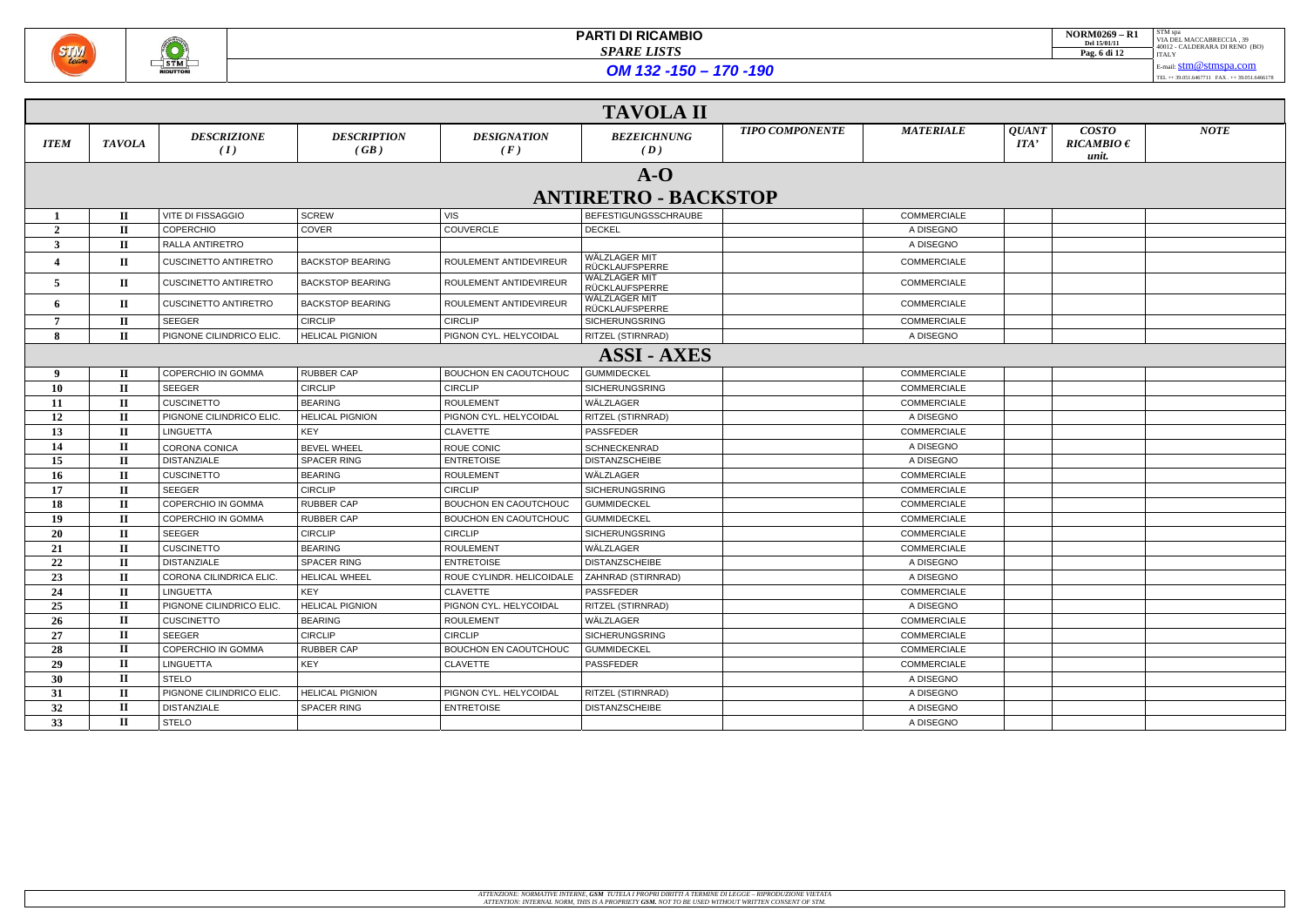

| <b>NORM0269 - R1</b><br>Del 15/01/11 | STM spa<br>VIA DEL MACCABRECCIA. 39<br>40012 - CALDERARA DI RENO (BO) |
|--------------------------------------|-----------------------------------------------------------------------|
| Pag. 7 di 12                         | <b>ITALY</b>                                                          |
|                                      | E-mail: $stm@stmspa.com$                                              |
|                                      | TEL ++ 39.051.6467711 FAX ++ 39.051.6466178                           |
|                                      |                                                                       |

# **Tavola III**

*OM 132 -150 – 170 -190*

# **TAVOLA III**

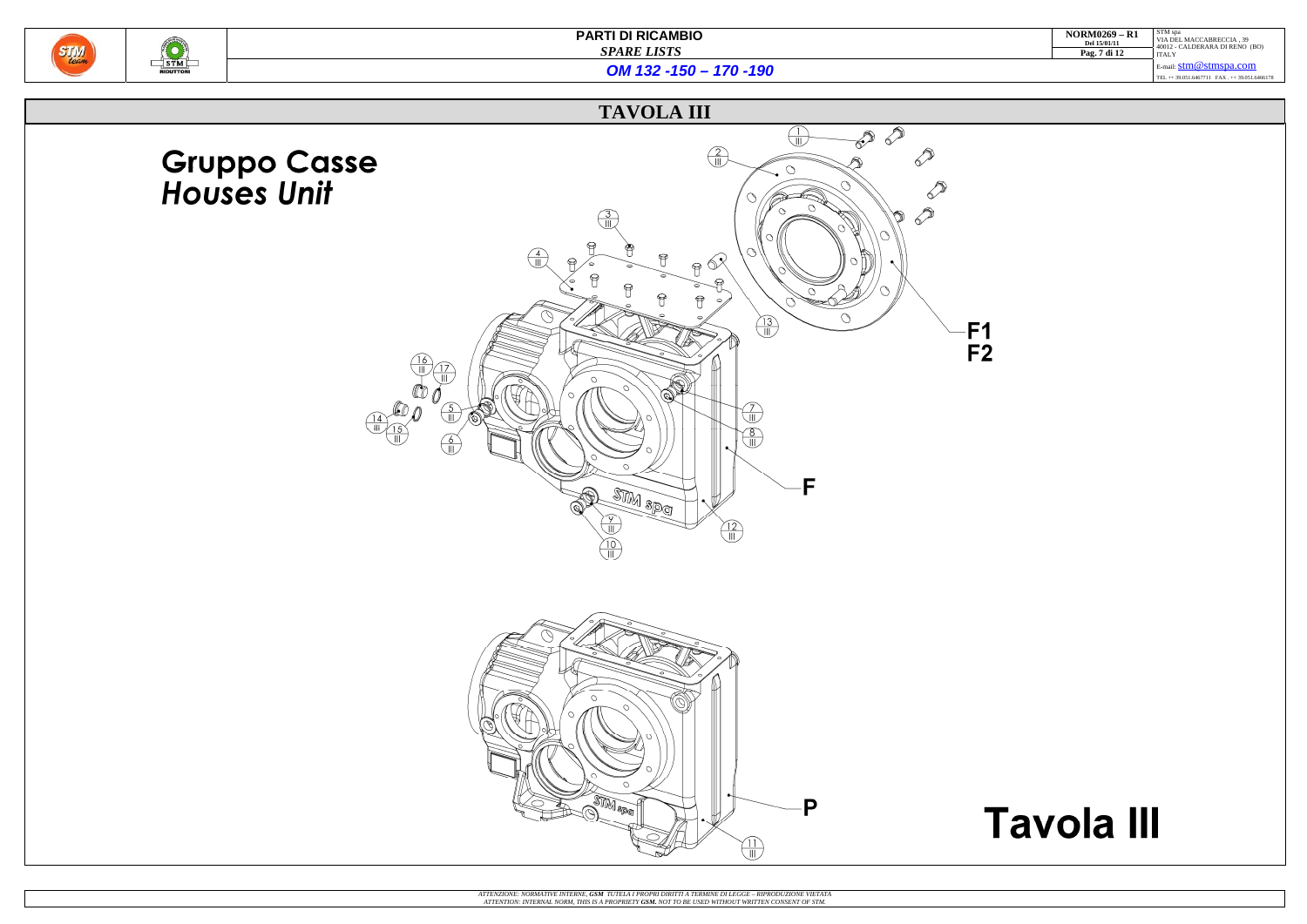

OM 132 -150 - 170 -190

|                 | <b>TAVOLA III</b> |                           |                               |                              |                                |                        |                    |                            |                                         |             |
|-----------------|-------------------|---------------------------|-------------------------------|------------------------------|--------------------------------|------------------------|--------------------|----------------------------|-----------------------------------------|-------------|
| <b>ITEM</b>     | <b>TAVOLA</b>     | <b>DESCRIZIONE</b><br>(I) | <b>DESCRIPTION</b><br>(GB)    | <b>DESIGNATION</b><br>(F)    | <b>BEZEICHNUNG</b><br>(D)      | <b>TIPO COMPONENTE</b> | <b>MATERIALE</b>   | <b>QUANT</b><br><b>ITA</b> | <b>COSTO</b><br>$RICAMBIO \in$<br>unit. | <b>NOTE</b> |
|                 | III               | VITE DI FISSAGGIO         | SCREW                         | VIS                          | BEFESTIGUNGSSCHRAUBE           |                        | <b>COMMERCIALE</b> |                            |                                         |             |
|                 | Ш                 | <b>FLANGIA</b>            | <b>FLANGE</b>                 | <b>BRIDE</b>                 | <b>FLANSCH</b>                 |                        | A DISEGNO          |                            |                                         |             |
|                 | Ш                 | <b>VITE DI FISSAGGIO</b>  | <b>SCREW</b>                  | VIS                          | BEFESTIGUNGSSCHRAUBE           |                        | <b>COMMERCIALE</b> |                            |                                         |             |
|                 | Ш                 | COPERCHIO                 | COVER                         | COUVERCLE                    | <b>DECKEL</b>                  |                        | A DISEGNO          |                            |                                         |             |
|                 | Ш                 | <b>GUARNIZIONE</b>        | <b>GASKET</b>                 | <b>JOINT PAPIER</b>          | <b>DICHTUNG</b>                |                        | COMMERCIALE        |                            |                                         |             |
|                 | III               | <b>TAPPO</b>              | <b>PLUG</b>                   | <b>BOUCHON</b>               | <b>VERSCHLUSS</b>              |                        | <b>COMMERCIALE</b> |                            |                                         |             |
|                 | III               | <b>GUARNIZIONE</b>        | <b>GASKET</b>                 | <b>JOINT PAPIER</b>          | <b>DICHTUNG</b>                |                        | COMMERCIALE        |                            |                                         |             |
|                 | Ш                 | <b>TAPPO</b>              | <b>PLUG</b>                   | <b>BOUCHON</b>               | VERSCHLUSS                     |                        | <b>COMMERCIALE</b> |                            |                                         |             |
|                 | Ш                 | <b>GUARNIZIONE</b>        | <b>GASKET</b>                 | <b>JOINT PAPIER</b>          | <b>DICHTUNG</b>                |                        | COMMERCIALE        |                            |                                         |             |
|                 | III               | TAPPO                     | <b>PLUG</b>                   | <b>BOUCHON</b>               | <b>VERSCHLUSS</b>              |                        | <b>COMMERCIALE</b> |                            |                                         |             |
|                 | III               | CORPO CON PIEDI "P"       | FOOTMOUNTED GEARCASE "P"      | <b>CARTER A PATTES "P"</b>   | <b>GEHÄUSE MIT FÜSSEN "P"</b>  |                        | A DISEGNO          |                            |                                         |             |
| 12              | III               | CORPO FLANGIATO "F"       | <b>CASING WITH FLANGE "F"</b> | <b>CARTER AVEC BRIDE "F"</b> | <b>GEHAUSE MIT FLANSCH "F"</b> |                        | A DISEGNO          |                            |                                         |             |
| 13              | III               | <b>SPINA</b>              | <b>PIN</b>                    | <b>GOUPILLE</b>              | <b>STIFT</b>                   |                        | <b>COMMERCIALE</b> |                            |                                         |             |
| 14              | III               | TAPPO                     | <b>PLUG</b>                   | <b>BOUCHON</b>               | <b>VERSCHLUSS</b>              |                        | <b>COMMERCIALE</b> |                            |                                         |             |
| 15 <sup>7</sup> | III               | <b>GUARNIZIONE</b>        | <b>GASKET</b>                 | <b>JOINT PAPIER</b>          | <b>DICHTUNG</b>                |                        | <b>COMMERCIALE</b> |                            |                                         |             |
| 16              | Ш                 | <b>TAPPO</b>              | <b>PLUG</b>                   | <b>BOUCHON</b>               | VERSCHLUSS                     |                        | COMMERCIALE        |                            |                                         |             |
|                 | Ш                 | <b>GUARNIZIONE</b>        | <b>GASKET</b>                 | <b>JOINT PAPIER</b>          | <b>DICHTUNG</b>                |                        | COMMERCIALE        |                            |                                         |             |

| <b>NORM0269 - R1</b><br>Del 15/01/11 | STM spa<br>VIA DEL MACCABRECCIA. 39<br>40012 - CALDERARA DI RENO (BO) |
|--------------------------------------|-----------------------------------------------------------------------|
| Pag. 8 di 12                         | <b>ITALY</b>                                                          |
|                                      | E-mail: $stm@stmspa.com$                                              |
|                                      | mmt oo osa cacmaa maar oo osa caccamo                                 |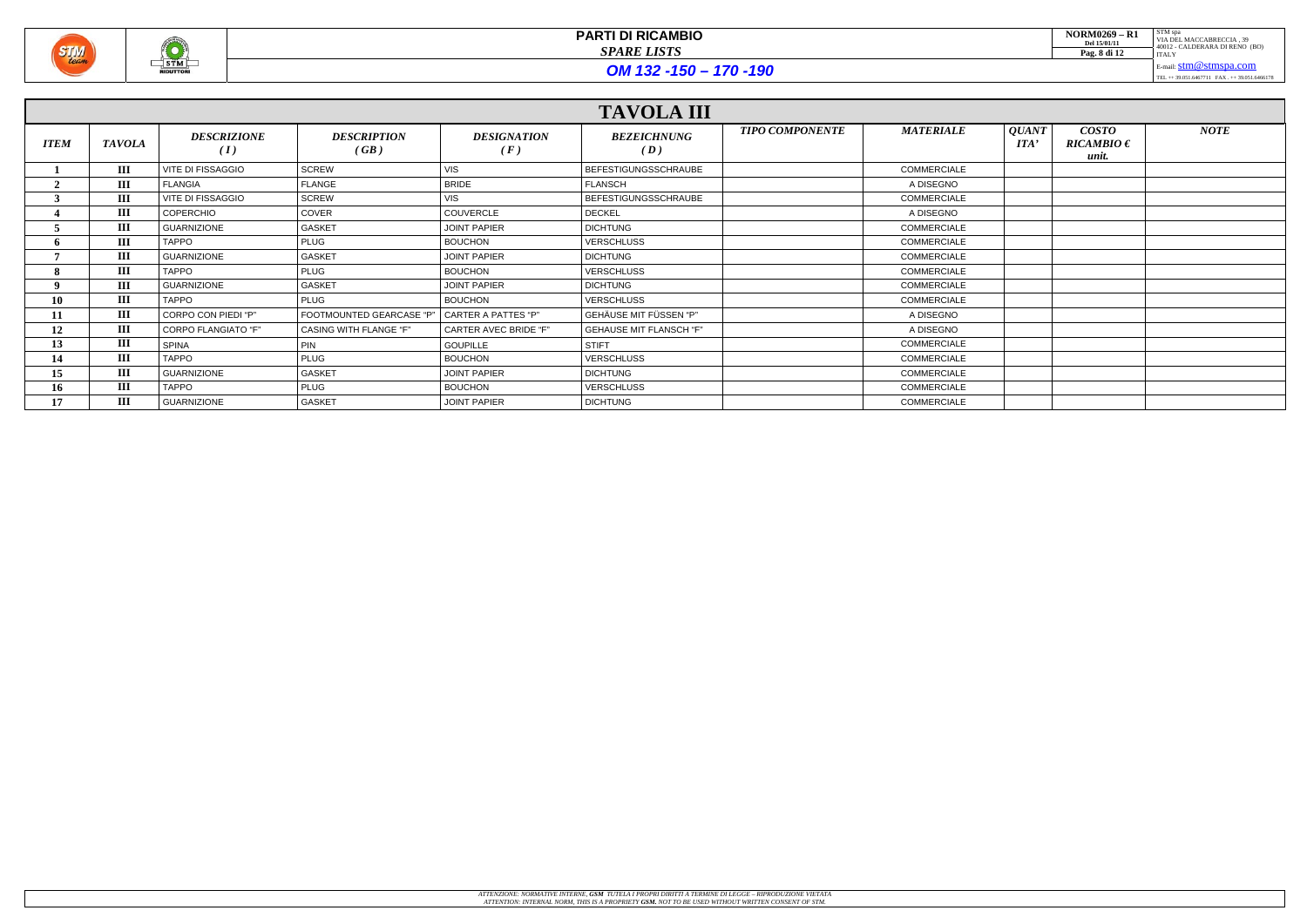

| $NORM0269 - R1$<br>Del 15/01/11 | STM spa<br>VIA DEL MACCABRECCIA, 39<br>40012 - CALDERARA DI RENO (BO) |  |  |  |  |
|---------------------------------|-----------------------------------------------------------------------|--|--|--|--|
| Pag. 9 di 12                    | <b>ITALY</b>                                                          |  |  |  |  |
|                                 | E-mail: $stm@stmspa.com$                                              |  |  |  |  |
|                                 | TEL ++ 39.051.6467711 FAX ++ 39.051.6466178                           |  |  |  |  |
|                                 |                                                                       |  |  |  |  |

*OM 132 -150 – 170 -190*

# **TAVOLA IV**

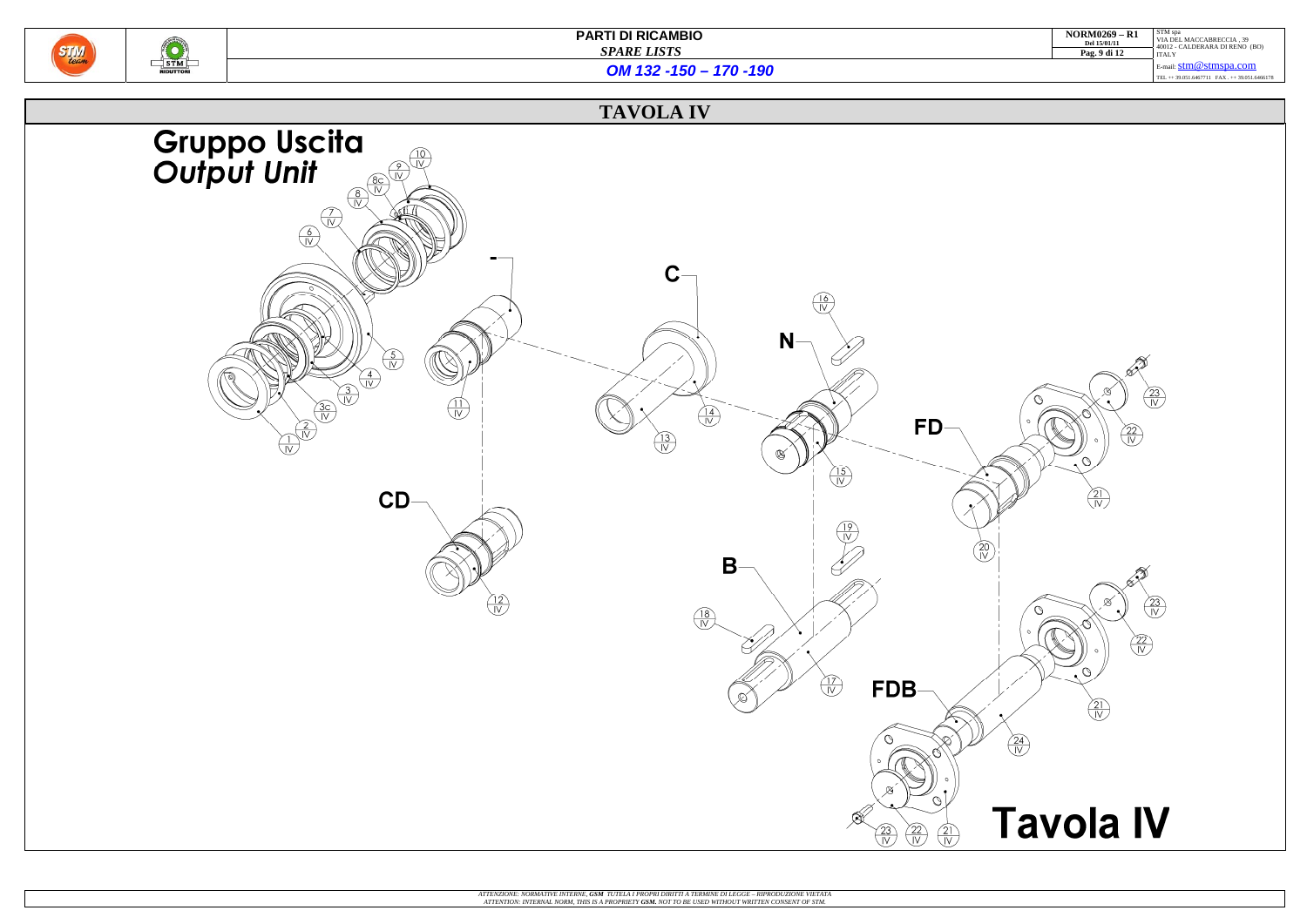

OM 132 -150 - 170 -190

|                 |               |                                        |                            |                           | <b>TAVOLA IV</b>                        |                        |                    |                                                                                |                                         |             |
|-----------------|---------------|----------------------------------------|----------------------------|---------------------------|-----------------------------------------|------------------------|--------------------|--------------------------------------------------------------------------------|-----------------------------------------|-------------|
| <b>ITEM</b>     | <b>TAVOLA</b> | <b>DESCRIZIONE</b><br>(I)              | <b>DESCRIPTION</b><br>(GB) | <b>DESIGNATION</b><br>(F) | <b>BEZEICHNUNG</b><br>(D)               | <b>TIPO COMPONENTE</b> | <b>MATERIALE</b>   | <b>QUANT</b><br>$\boldsymbol{I} \boldsymbol{I} \boldsymbol{I} \boldsymbol{A'}$ | <b>COSTO</b><br>$RICAMBIO \in$<br>unit. | <b>NOTE</b> |
|                 | $\mathbf{IV}$ | ANELLO DI TENUTA                       | <b>OILSEAL</b>             | <b>JOINT D'ETANCHEITE</b> | ÖLDICHTRING                             |                        | <b>COMMERCIALE</b> |                                                                                |                                         |             |
| $\gamma$        | $\mathbf{IV}$ | <b>SEEGER</b>                          | <b>CIRCLIP</b>             | <b>CIRCLIP</b>            | <b>SICHERUNGSRING</b>                   |                        | <b>COMMERCIALE</b> |                                                                                |                                         |             |
| 3               | $\mathbf{IV}$ | <b>CUSCINETTO</b>                      | <b>BEARING</b>             | <b>ROULEMENT</b>          | WÄLZLAGER                               |                        | COMMERCIALE        |                                                                                |                                         |             |
| 3c              | $\mathbf{IV}$ | <b>DISTANZIALE</b>                     | <b>SPACER RING</b>         | <b>ENTRETOISE</b>         | <b>DISTANZSCHEIBE</b>                   |                        | A DISEGNO          |                                                                                |                                         |             |
|                 | $\mathbf{IV}$ | <b>DISTANZIALE</b>                     | <b>SPACER RING</b>         | <b>ENTRETOISE</b>         | <b>DISTANZSCHEIBE</b>                   |                        | A DISEGNO          |                                                                                |                                         |             |
|                 | $\mathbf{IV}$ | PIGNONE CILINDRICO ELIC                | <b>HELICAL PIGNION</b>     | PIGNON CYL. HELYCOIDAL    | <b>RITZEL (STIRNRAD)</b>                |                        | A DISEGNO          |                                                                                |                                         |             |
| 6               | $\mathbf{IV}$ | <b>LINGUETTA</b>                       | KEY                        | <b>CLAVETTE</b>           | <b>PASSFEDER</b>                        |                        | <b>COMMERCIALE</b> |                                                                                |                                         |             |
| $\overline{ }$  | $\mathbf{IV}$ | <b>DISTANZIALE</b>                     | <b>SPACER RING</b>         | <b>ENTRETOISE</b>         | <b>DISTANZSCHEIBE</b>                   |                        | A DISEGNO          |                                                                                |                                         |             |
|                 | $\mathbf{IV}$ | <b>CUSCINETTO</b>                      | <b>BEARING</b>             | <b>ROULEMENT</b>          | WÄLZLAGER                               |                        | <b>COMMERCIALE</b> |                                                                                |                                         |             |
| 8с              | $\mathbf{IV}$ | <b>DISTANZIALE</b>                     | <b>SPACER RING</b>         | <b>ENTRETOISE</b>         | <b>DISTANZSCHEIBE</b>                   |                        | A DISEGNO          |                                                                                |                                         |             |
| $\Omega$        | $\mathbf{IV}$ | <b>SEEGER</b>                          | <b>CIRCLIP</b>             | <b>CIRCLIP</b>            | <b>SICHERUNGSRING</b>                   |                        | <b>COMMERCIALE</b> |                                                                                |                                         |             |
| 10              | $\mathbf{IV}$ | ANELLO DI TENUTA                       | OILSEAL                    | JOINT D'ETANCHEITE        | ÖLDICHTRING                             |                        | COMMERCIALE        |                                                                                |                                         |             |
| 11              | IV            | ALBERO USCITA "-"                      | OUTPUT SHAFT "-"           | <b>ARBRE SORTIE "-"</b>   | ABTRIEBSWELLE "-"                       |                        | A DISEGNO          |                                                                                |                                         |             |
| 12              | $\mathbf{IV}$ | ALBERO USCITA "CD"                     | OUTPUT SHAFT "CD"          | ARBRE SORTIE "CD"         | ABTRIEBSWELLE "CD"                      |                        | A DISEGNO          |                                                                                |                                         |             |
| 13              | IV            | ALBERO USCITA "C"                      | <b>OUTPUT SHAFT "C"</b>    | ARBRE SORTIE "C"          | ABTRIEBSWELLE "C"                       |                        | A DISEGNO          |                                                                                |                                         |             |
| 14              | IV            | CALETTATORE                            | <b>SHRINK DISC</b>         | FRETTE DE SERRAGE         | <b>SCHRUMPFSCHEIBE</b>                  |                        | A DISEGNO          |                                                                                |                                         |             |
| 15              | $\mathbf{IV}$ | ALBERO LENTO "N"                       | OUTPUT SHAFT "N"           | ARBRE PV SIMPLE "N"       | ABTRIEBSWELLE "N"                       |                        | A DISEGNO          |                                                                                |                                         |             |
| 16              | $\mathbf{IV}$ | <b>LINGUETTA</b>                       | <b>KEY</b>                 | <b>CLAVETTE</b>           | <b>PASSFEDER</b>                        |                        | A DISEGNO          |                                                                                |                                         |             |
| 17              | IV            | ALBERO LENTO<br><b>BISPORGENTE "N"</b> | DOUBLE OUTPUT SHAFT "N"    | ARBRE PV DOUBLE "N"       | <b>BEIDSEITIGE ABTRIEBSWELLE</b><br>"N" |                        | A DISEGNO          |                                                                                |                                         |             |
| 18              | $\mathbf{IV}$ | <b>LINGUETTA</b>                       | KEY                        | <b>CLAVETTE</b>           | <b>PASSFEDER</b>                        |                        | <b>COMMERCIALE</b> |                                                                                |                                         |             |
| 19 <sup>°</sup> | $\mathbf{IV}$ | <b>LINGUETTA</b>                       | <b>KEY</b>                 | <b>CLAVETTE</b>           | PASSFEDER                               |                        | <b>COMMERCIALE</b> |                                                                                |                                         |             |
| 20              | $\mathbf{IV}$ | ALBERO LENTO DENTATO "D"               |                            |                           |                                         |                        | A DISEGNO          |                                                                                |                                         |             |
| 21              | $\mathbf{IV}$ | FLANGIA "FD"                           | FLANGE "FD"                | BRIDE "FD"                | FLANSCH "FD"                            |                        | A DISEGNO          |                                                                                |                                         |             |
| 22              | IV            | <b>RONDELLA</b>                        | <b>WASHER</b>              | RONDELLE                  | <b>UNTERLEGSCHEIBE</b>                  |                        | A DISEGNO          |                                                                                |                                         |             |
| 23              | IV            | <b>VITE DI FISSAGGIO</b>               | <b>SCREW</b>               | <b>VIS</b>                | <b>BEFESTIGUNGSSCHRAUBE</b>             |                        | <b>COMMERCIALE</b> |                                                                                |                                         |             |
| 24              | $\mathbf{IV}$ | ALBERO LENTO<br>BISPORGENTE "D"        | DOUBLE OUTPUT SHAFT "D"    | ARBRE PV DOUBLE "D"       | <b>BEIDSEITIGE ABTRIEBSWELLE</b><br>"D" |                        | A DISEGNO          |                                                                                |                                         |             |

| <b>NORM0269 - R1</b><br>Del 15/01/11<br>Pag. 10 di 12 | STM spa<br>VIA DEL MACCABRECCIA. 39<br>40012 - CALDERARA DI RENO (BO)<br><b>ITALY</b> |
|-------------------------------------------------------|---------------------------------------------------------------------------------------|
|                                                       | E-mail: $stm@stmspa.com$                                                              |
|                                                       | TEL ++ 39.051.6467711 FAX ++ 39.051.6466178                                           |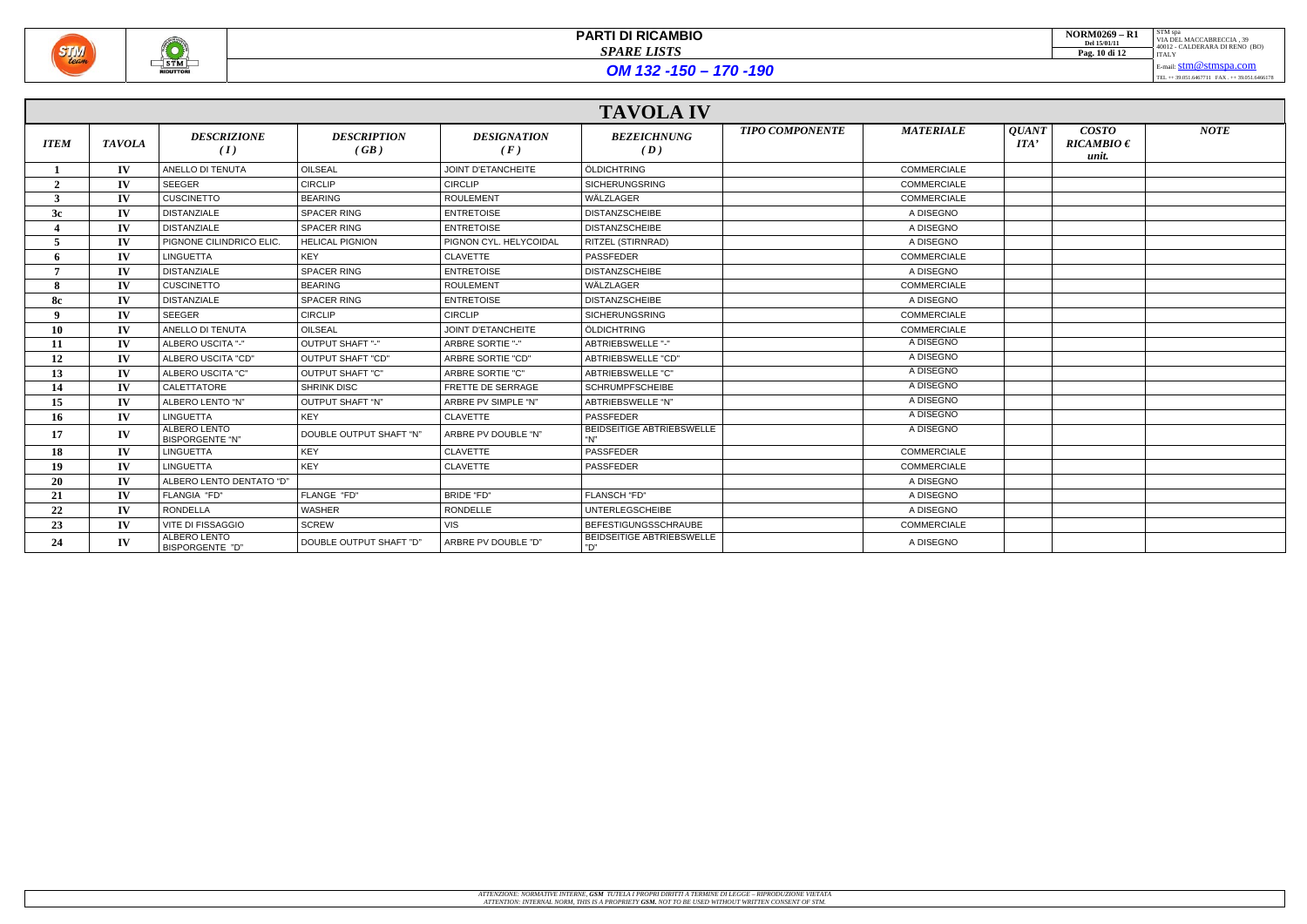

| <b>NORM0269 - R1</b><br>Del 15/01/11<br>Pag. 11 di 12 | STM spa<br>VIA DEL MACCABRECCIA. 39<br>40012 - CALDERARA DI RENO (BO)<br><b>ITALY</b> |
|-------------------------------------------------------|---------------------------------------------------------------------------------------|
|                                                       | E-mail: $stm@stmspa.com$<br>TEL ++ 39.051.6467711 FAX ++ 39.051.6466178               |



*OM 132 -150 – 170 -190*

## **TAVOLA V**

# Gruppo Accessori<br>Accessories Unit



|             | <b>TAVOLA V</b> |                         |                            |                       |                                      |                        |                  |                     |                                        |             |
|-------------|-----------------|-------------------------|----------------------------|-----------------------|--------------------------------------|------------------------|------------------|---------------------|----------------------------------------|-------------|
| <b>ITEM</b> | <b>TAVOLA</b>   | <b>DESCRIZIONE</b><br>T | <b>DESCRIPTION</b><br>(GB) | <b>DESIGNATION</b>    | <b>BEZEICHNUNG</b><br>$\set{\bm{D}}$ | <b>TIPO COMPONENTE</b> | <b>MATERIALE</b> | QUANT<br><b>ITA</b> | <b>COSTO</b><br>$RICAMBIO \in$<br>unit | <b>NOTE</b> |
|             |                 | BRACCIO DI REAZIONE     | <b>TORQUE ARM</b>          | <b>BRAS DE COUPLE</b> | DREHMOMENTSTUTZE                     |                        | A DISEGNO        |                     |                                        |             |

ATTENZIONE: NORMATIVE INTERNE, **GSM** TUTELA I PROPRI DIRITTI A TERMINE DI LEGGE – RIPRODUZIONE VIETATA<br>ATTENTION: INTERNAL NORM, THIS IS A PROPRIETY **GSM.** NOT TO BE USED WITHOUT WRITTEN CONSENT OF STM.